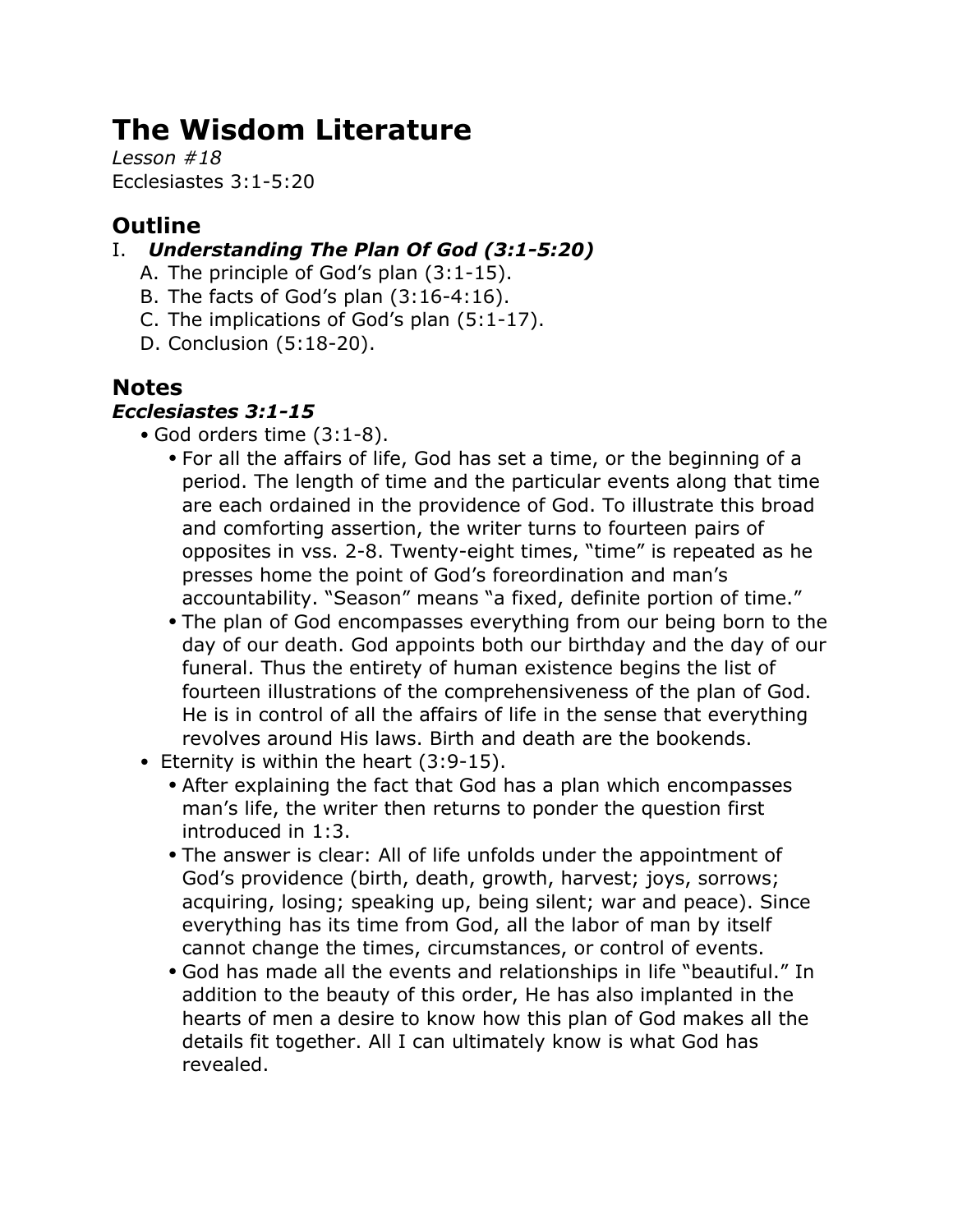- Man has an inborn inquisitiveness and capacity to learn how everything in his experience can be integrated to make a whole. He wants to know how the mundane realm of ordinary, day-to-day living fits with the spiritual realm hereafter; how the business of living, eating, working, and enjoying can be made to fit with the call to worship, serve, and love the living God.
- However, in all the vastness and confusion, man is frustrated by the "vanity" of selecting any one of the many facets of God's "good" world as that part of life to which he will totally give himself. Life will remain an enigma and a frustration until men come to "fear," that is, to believe in the God who made man and the goods and truths of this world.
- Ecclesiastes 1:9 was designed to show the monotony of life without God and 3:16 shows the orderly and appointed succession of events under the providence of God.
- God "seeks" time itself, which from a human point of view has been lost, but which in God's wise arrangement of events becomes available for God to bring forward as a part of His wise plan or as a witness at the last judgment. God can call back the past and connect it with the future.

#### *Ecclesiastes 3:16-4:16*

- Man has no justice (3:16-17).
	- God instituted human tribunals as places where men could expect to find judicial relief.
	- When wickedness is offered where justice should be found, that is a matter of utmost seriousness.
	- Such inequities God Himself will rectify in the future judgment, although they appear temporarily to run unabated.
- Man has no hope (3:18-22).
	- Chance rules man and beast. Death ultimately catches up with all men. But there is the seeming unfairness of it all. Death is the great leveler of all living beings; it happens to men as it happens to beasts.
	- Yet by this very same fact, God shows men their frailty in an effort to force them to turn back and search for Him, to come to the realization that all gifts are from His hand, to receive from His hand the ability to enjoy those gifts and to come to appreciate His plan.
	- Tragically, we seldom take heart as we ought to the reality of death. We should set our hearts on what is above (Colossians 3:1-2). We are more primitive in our estimate of and regard for the life hereafter than were the men of antiquity. We are insulated from directly facing the grim aspects of death day in and day out; it was not so with them. They had no gadgetry to occupy their minds, no gracious living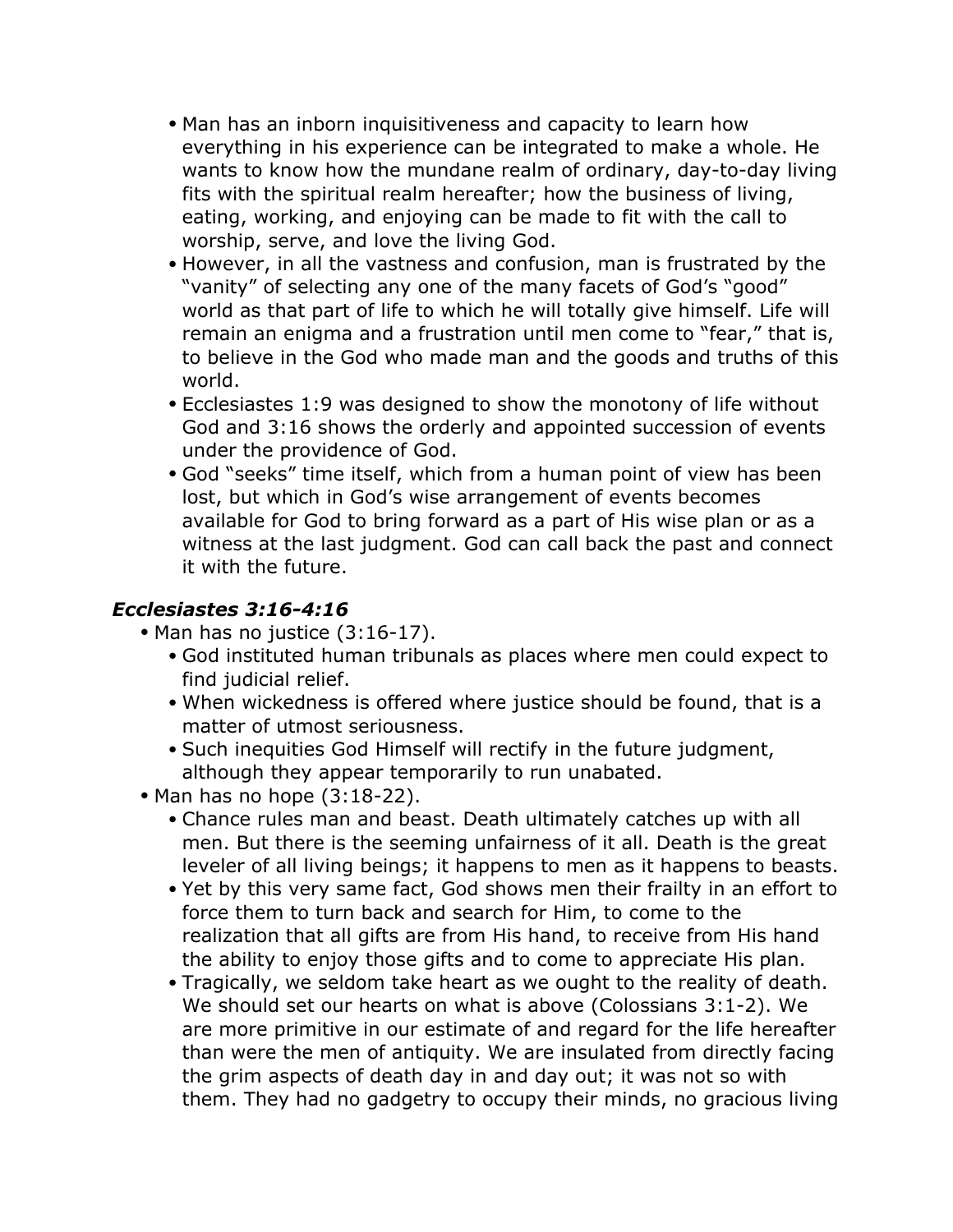to cause them to forget, no hospitals and rest homes to remove the smell, sound, and sight of death from them.

- Man has no comfort  $(4:1-3)$ .
	- Solomon showed tender affection toward the oppressed. A tremendous list of possible injuries can be done to a person, their property, or a person's good name by rulers, masters, fathers, husbands, or others in positions of responsibility. The lot of the oppressed often is the absence of any "comforter."
	- Job was so affected by oppression that he desired to be dead rather than live an oppressed life (Job 3:3-10).
- Man has no rest (4:4-6).
	- Often the rule of the business world is the law of the jungle. We want to stand above the crowd, but every success is greeted with envy instead of the expected praise. Every skill is received as Cain greeted Abel's goodness, or as Saul failed to rejoice for David's sake.
	- One must be cautious not to just forget it all. In fact, Solomon warns against this kind of attitude which could be an excuse for laziness. Instead of cruel competitiveness, Solomon recommends moderation.
	- It is better to be content with less and enjoy it than to strive all the time to support and maintain a fortune. Do not struggle so hard to fill both fists with luxuries you do not really need.
- Man has no companionship (4:7-12).
	- Money will not give you warmth and companionship (cf. Matthew 13:22; Mark 4:19). Rather than resolving problems, money becomes the problem.
	- Escape from competition may be a temporary solution, but then one has to cope with loneliness. This is a situation where no family is left, not even an heir for whom one could work and deprive himself of pleasure.
	- Society, not the solitary life, and marriage, not the celibate life, are to be preferred. For in such intimacy and shared life there is assistance, comfort, and defense.
- Man has no security (4:13-16).
	- The popularity given to men is certainly fleeting and temporary. People are fickle. Today's hero is tomorrow's bum.
	- While rulers tremble and diligently seek to make their thrones secure, the people clamor for change and revolution. When the old ruler is tossed out because of public opinion, the new ruler comes along, oblivious that he will ultimately meet his predecessor's fate. There is no satisfaction in leadership, power, and influence.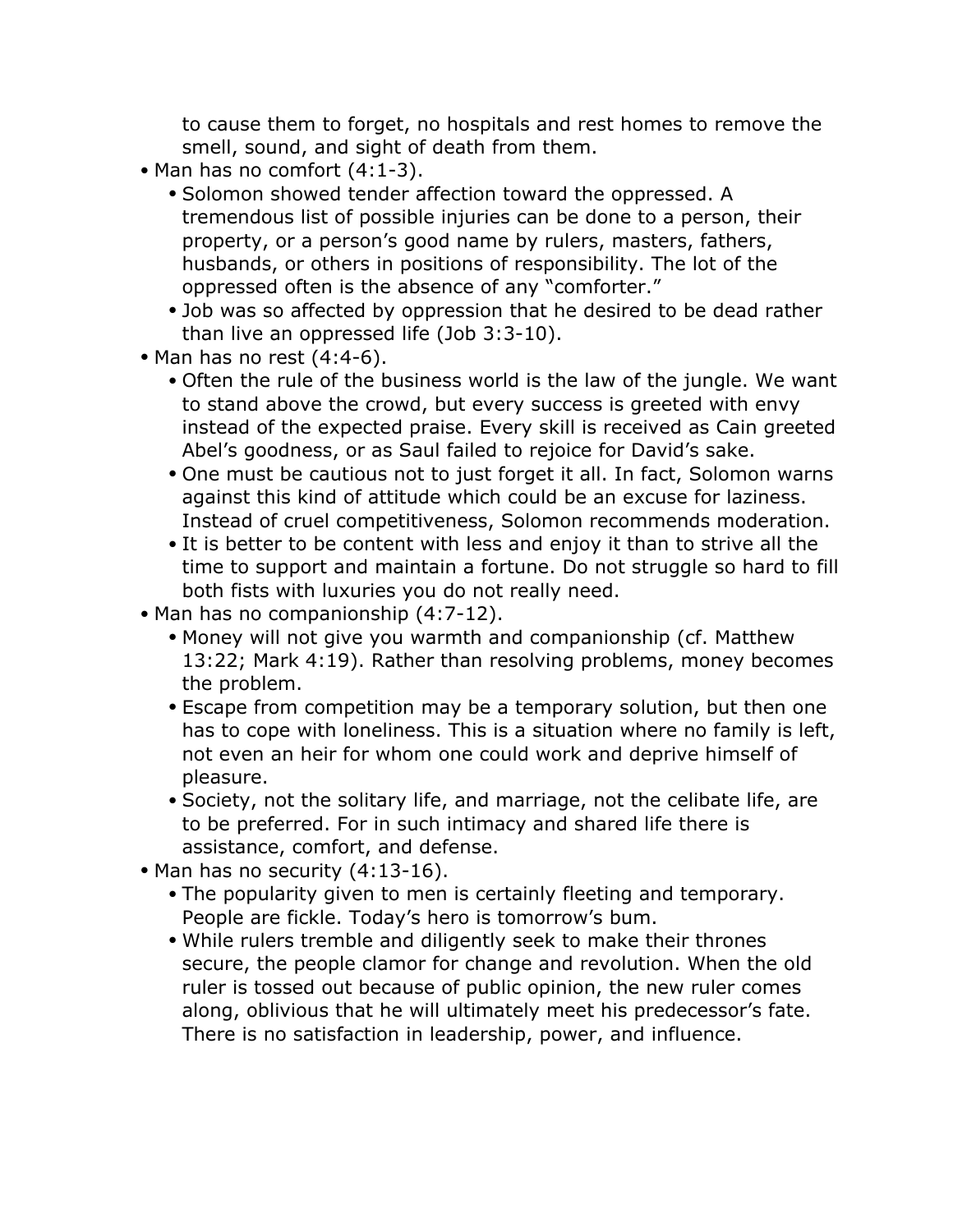#### *Ecclesiastes 5:1-17*

- Do not rob the Lord (5:1-7).
	- Solomon now goes on to warn that the six preceding facts should not be used to adopt an irreligious stance concerning life. Some would be tempted by the above facts to a practical atheism; that is, being tempted to act as if God is not in control.
	- We should go into the house of God with a receptive attitude and a readiness to listen rather than lecture God on what He ought to do. Man and God are clearly not equal and we should not negate our worship with hasty and foolish words. None of us deserve to be heard by God. We are heard because of God's grace.
	- When vows are made to God, they must be carried out (Numbers 30:2). Ananias and Sapphira lied and experienced the judgment of God (Acts 5:1-11). It would have been better had they never vowed at all, or if they had promised only a part of their land; but they had decided to toy with God in hopes of gaining greater esteem among members of the early church.
	- We must watch our mouths when we contemplate the obstacles to faith and enigmas that life produces. Men must learn that their first order of business is to fear God. True piety is the only remedy for every temptation offered to us to spew out empty words against God's good operation of the affairs of this life. Man must begin as a Christian if he is to ever enjoy living as God intended him to live.
- Do not rob others (5:8-9).
	- If one sees oppression in the land, do not be surprised. The highest judge of all is the One who will evaluate every judgment ever made (Romans 13:1-7). So if man fails to carry out justice, God will not fail.
	- Good government by a delegated officer is a great blessing to any country. This is one source of correction of some of the abuses witnessed by men. A few dishonest people may benefit from corrupt and oppressive practices, but everyone benefits from organized government.
- Do not rob yourself (5:10-17).
	- Human desire outruns acquisitions, no matter how large the acquisitions may be. The more man has, the more he wants.
	- An increase in wealth demands a corresponding increase in staff to manage it. Wealth seems to attract all sorts of relatives and parasites.
	- Labor may bring sleep, but wealth brings sleeplessness and the fear that a blunder may result in the loss of everything. A man of moderation works heard, earns a paycheck, and goes to sleep at night.